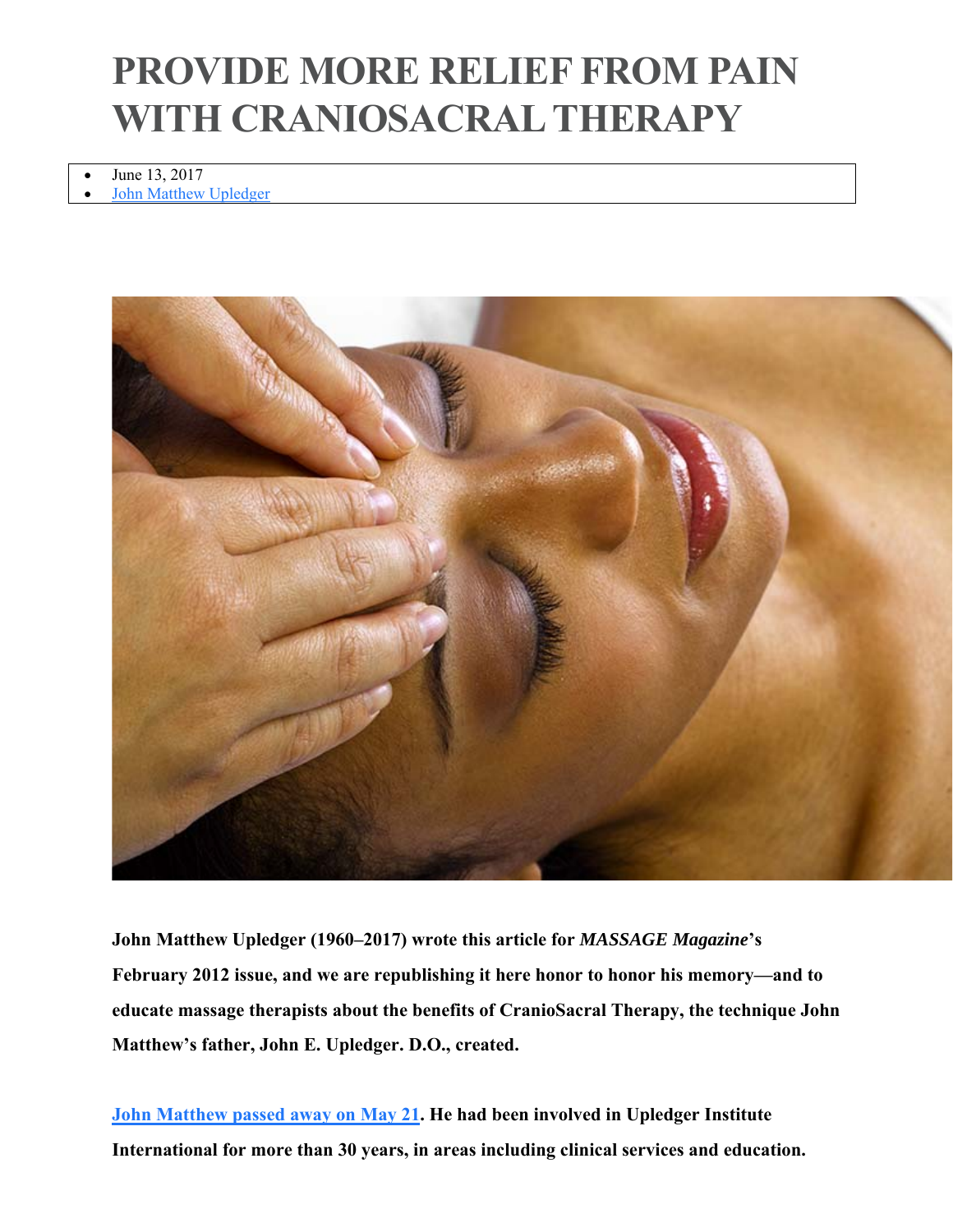Like massage therapy, CranioSacral Therapy is a gentle and effective tool to have in a therapist's set of skills for pain relief. CranioSacral and massage both create more space in the body, increase flexibility and decrease pain.

Individually, the two approaches help provide relaxation and pain relief, both of which are necessary in the promotion of internal healing. Applied together, however, massage and CranioSacral Therapy can open up a whole new depth to the healing process and treatment of clients.

One of the wonderful advantages to massage is the flexibility in its application, in the sense that it lends itself to easily be combined with other modalities. In this way, massage routines can be customized to each client's needs.

Similarly, CranioSacral Therapy techniques can be tailored to address a particular complaint and are easily incorporated into other protocols.

With proper training, the light-touch approach enables it to be used safely and effectively on clients of all ages, from newborns to senior citizens—and on those with varying degrees of pain and disability.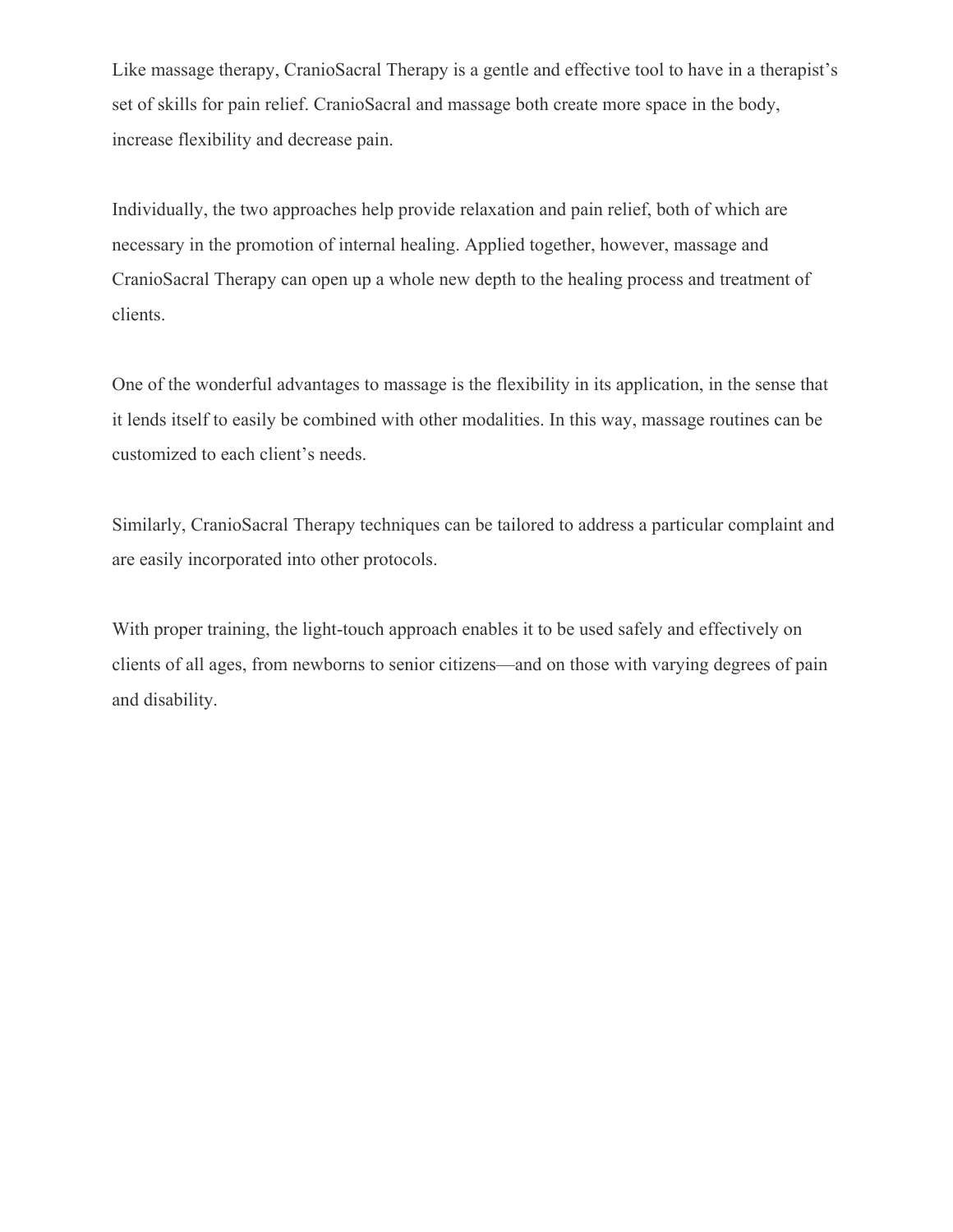## **CranioSacral Benefits Flexibility**



Have you ever had clients on whose trouble spots you have worked, only to have them come in time and time again with the same complaint? A massage most certainly helps in the short run as well as over time, but it starts to become obvious there may be something else, some other influence on the area of pain that is not being addressed.

Many times, an aspect of the client's lifestyle is a constant contributor to the problem. If one habitually sits crouched and bent while typing on a keyboard for hours a day, for example, the odds of long-term pain relief are slim without modification of the behavior.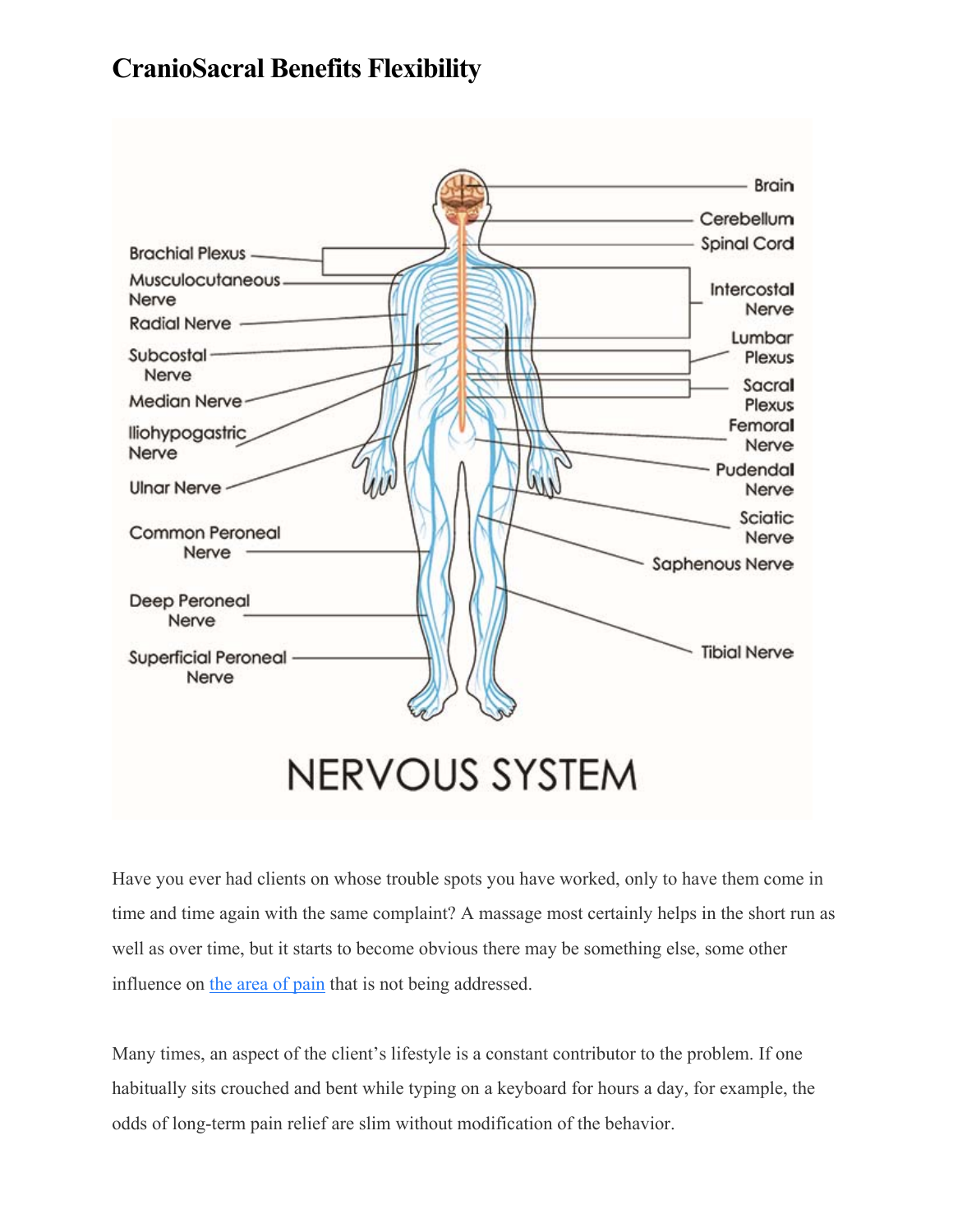In many cases, this may be enough—but what if something even deeper is occurring, such as a vicious cycle of repetitive behavior, muscle tension, tissue contraction or perhaps even a deeper neural component the body has set up?

This scenario can unfortunately create a mechanism of pain and tension that one modality alone may not be able to fully address.

"We have all experienced this to some degree," said Judy Blix, a California-based physical therapist, diplomat-certified CranioSacral Therapy practitioner and Upledger CranioSacral Therapy instructor.

She noted a classic case of "Jane," a 34-year-old medical transcriptionist and full-time, single mom. Caring for two young children as well as sitting and working from her laptop throughout the day, Jane began to develop significant mid-back pain.

After three years of enduring the pain, she finally sought relief and began receiving weekly massages with positive, but limited, results. Her massage therapist consulted with her on her daily habits.

They worked on changing the way she picked up and held her children, as well as making sure she always sat in an upright chair at a table versus bent over on the floor or couch when working on her laptop. These behavior modifications seemed to help, but her mid-back pain still prevailed.

Having taken the first level class in CranioSacral Therapy, Jane's massage therapist decided to break from her usual massage routine and add in a few CranioSacral Therapy techniques. She knew CranioSacral Therapy could assess and address the deeper tissues in the body, affecting the neuromuscular system in a different way.

With the light touch of CranioSacral Therapy, she realized the tension in Jane's body was not just muscular, but also deeper in her fascia and dural tube (the membranous dura mater that surrounds the spinal cord).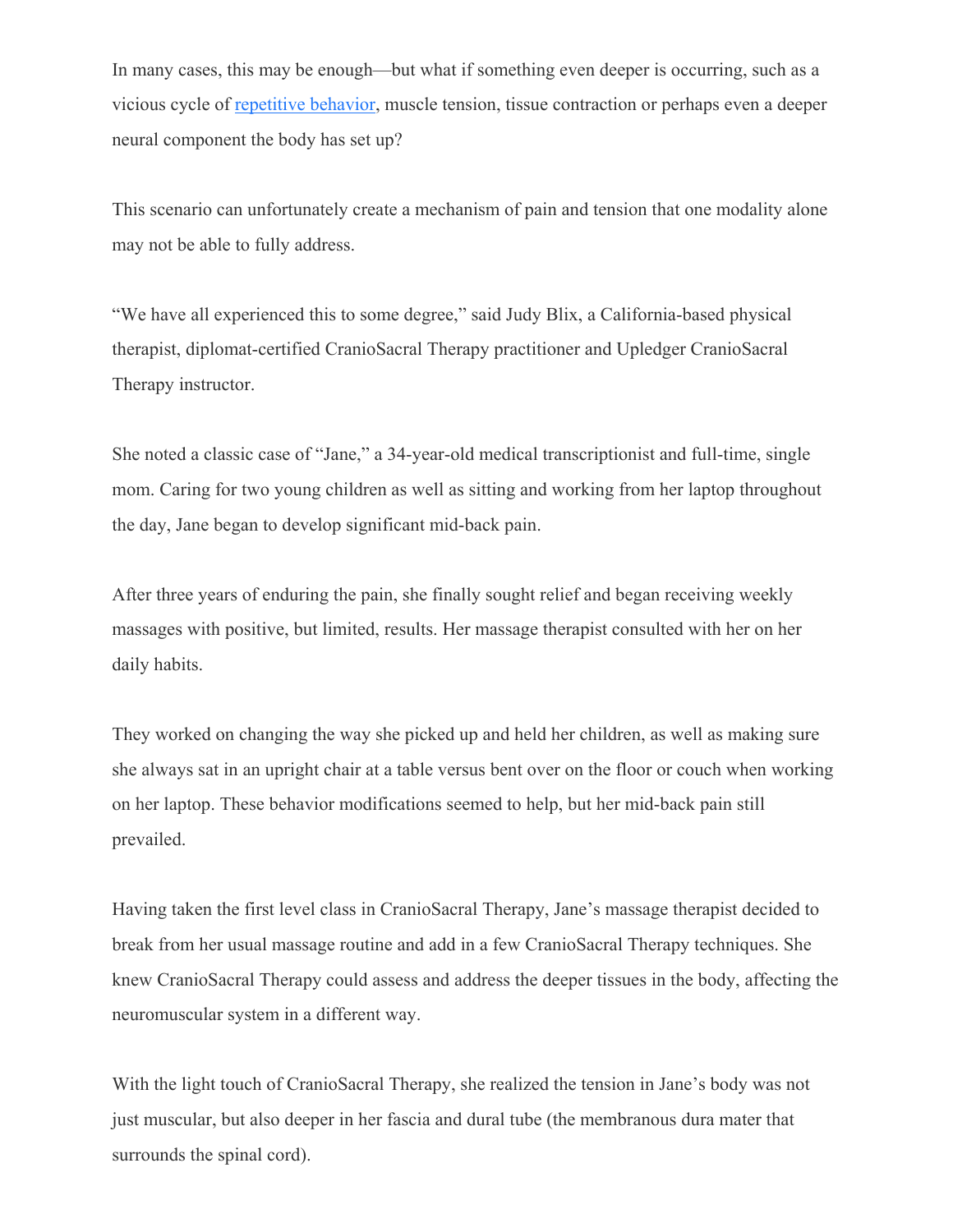Weaving CranioSacral Therapy techniques into her massage routine over the next several sessions, Jane's therapist was able to get her deeper tissue to release and relax, taking pressure off of her nervous system, allowing for more movement and flexibility through her spine, and thus decreasing her mid-back pain.

Once this occurred, Jane and her therapist then recognized that the massage treatments were much more effective and long lasting.

#### **Mechanisms of CranioSacral Therapy**



How does CranioSacral Therapy address deep problem areas, especially with such a light touch?

CranioSacral Therapy techniques, developed by my father, osteopathic physician and surgeon John E. Upledger, D.O., were designed to improve the functioning of the craniosacral system,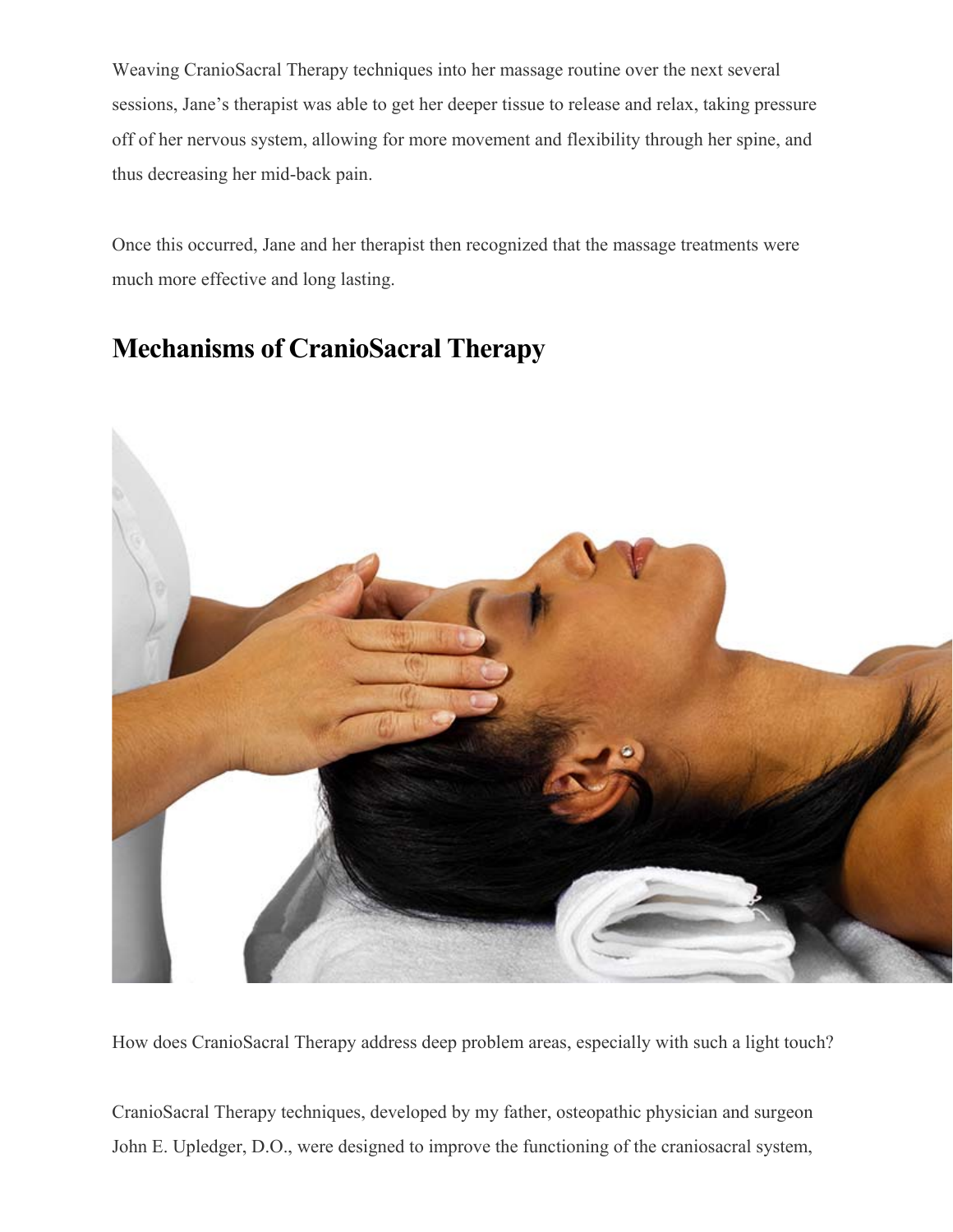which comprises the membranes and cerebrospinal fluid that surround and protect the brain and spinal cord.

Through his participation in a neck surgery and several years of scientific research at Michigan State University with a team of physicians and Ph.D.s in anatomy, physics, biomechanics and biochemistry, Upledger observed and studied the functions and influence of the craniosacral system.

He created a model of the craniosacral system in which a specific rhythm is generated by the production, circulation and reabsorption of cerebrospinal fluid. This rhythm, called the craniosacral rhythm, is reflected throughout the entire body. It can be used in both assessment and treatment.

Upledger's research resulted in his development of a full-body protocol that allows practitioners to detect whether the system's rhythm is expressed within the body normally or abnormally based on the rhythm's symmetry, quality, amplitude and rate.

He found under normal circumstances that the craniosacral system operates on a six-second cycle: cerebrospinal fluid is produced for about three seconds and then the production system is shut down for about three seconds.

This creates a rhythmical rise and fall of fluid pressure within the system that is felt as the craniosacral rhythm. If the body is unable to move fully in response to this rhythm, then it is usually an indication of dysfunction or ill health.

Through several years of experimentation, Upledger also affirmed lighter forces produced better results. By introducing minimal corrective energy, practitioners are able to gently release restrictions and encourage the body to self-correct. The recommended touch is about 5 grams, the approximate force needed to raise a nickel with one finger.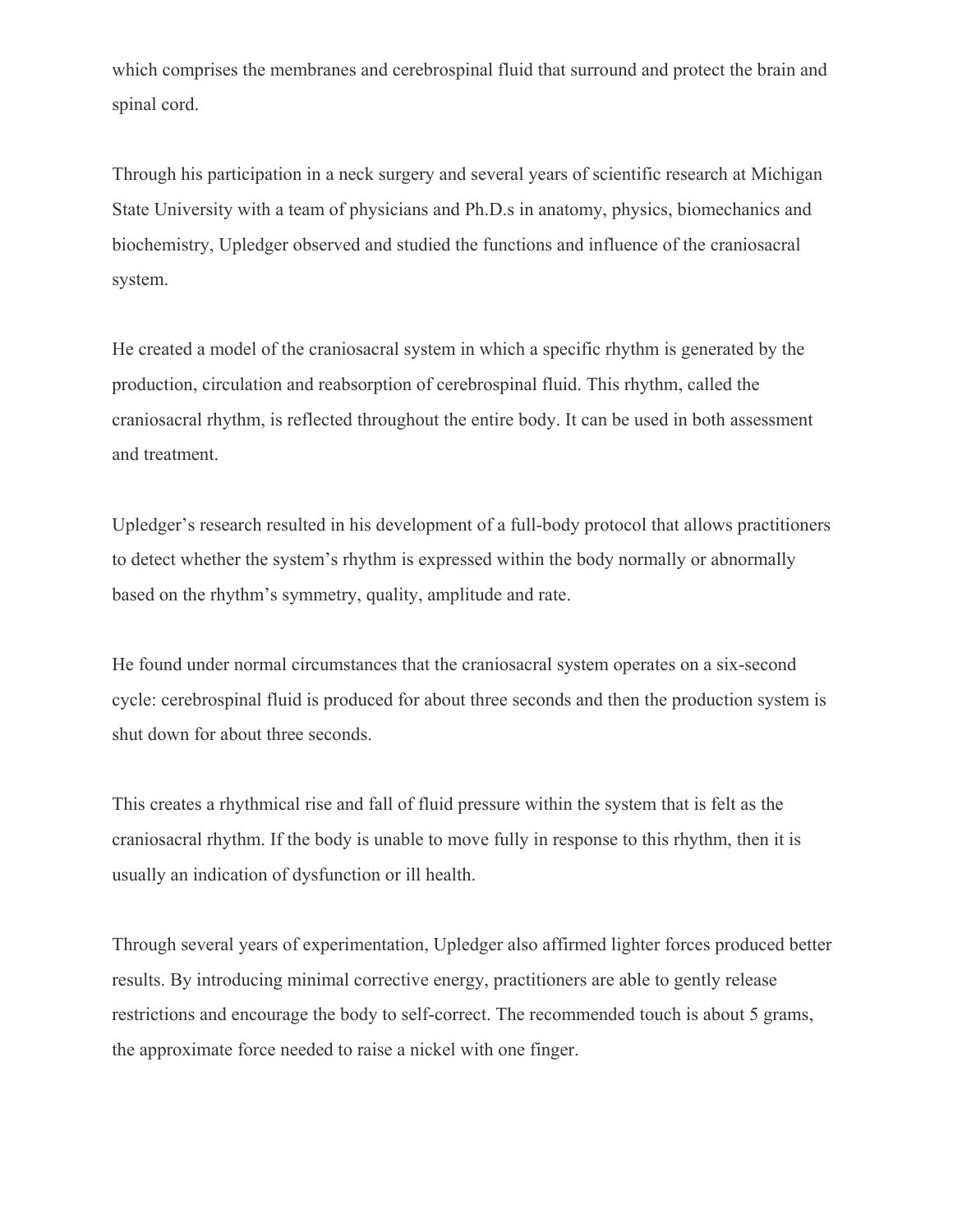As CranioSacral Therapy is a client-directed therapy, nonintrusive palpation allows the therapist to experience a sense of melding with the client that allows the therapist to follow the body's innate self-corrective process.

"When a practitioner supports and follows the tissue into the direction of ease (the direction the tissue moves most easily), the client's individual healing process arises in a highly efficient way," explained Upledger CranioSacral Therapy instructor Tad Wanveer, L.M.B.T., CST-D, who has a practice in North Carolina. "Assisting and following the tissue while using minimal force enables it to move into unique patterns of balanced tension."

"Since the practitioner is supporting this balance, the tissue can release itself from adverse strain and reorganize into a more harmonious state," he continued. "This is a key element of CranioSacral Therapy and is an approach that can be used in many manual techniques."

Wanveer also noted CranioSacral Therapy can help determine where the individual, core issues reside.

"Feeling the body move in synchrony with the craniosacral rhythm can be used to efficiently locate areas of abnormal motion response. These areas usually require treatment and can be primary to the client's symptoms. With practice, it can take only minutes of light palpation to map the body's restrictive patterns," he said.

Fascial restrictions often are the principal source of structural distortion, according to Wanveer. "If not addressed, they may remain as the pattern around which the body organizes and functions," he explained.

"Whether therapy is focused on bone, muscle, joint, organ vessel or nerve, the fascia will be involved. Incorporating CranioSacral Therapy techniques, which enhance fascia mobility and balance, has been shown to increase the corrective response within the tissue.

"These CranioSacral Therapy techniques can be used effectively before, during or after other therapeutic techniques," Wanveer added.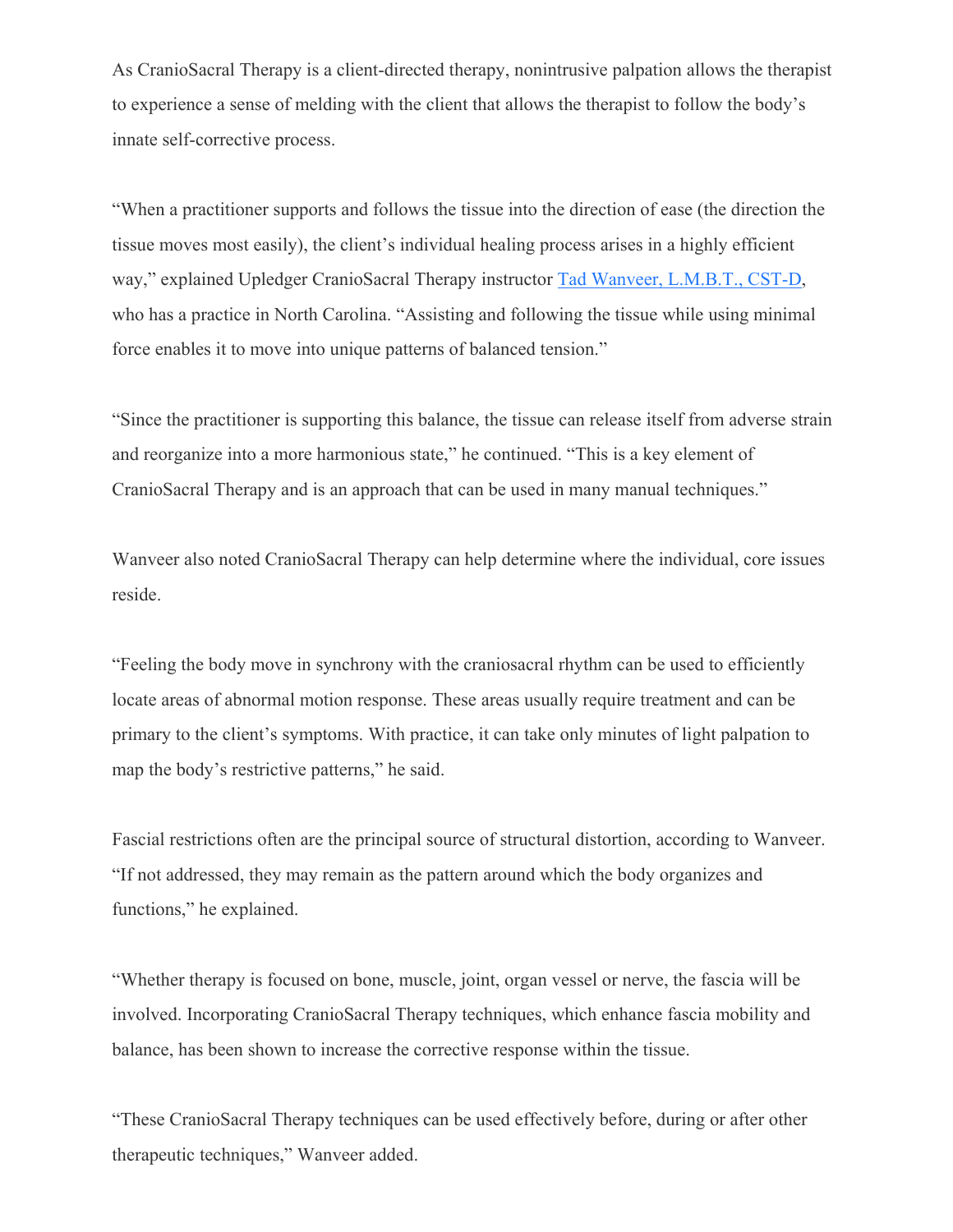### **CranioSacral and Massage**



CranioSacral Therapy helps a wide range of problems. Complementing the body's natural healing capability, clients have reported CranioSacral Therapy led to improvement of a range of medical problems, including headaches, neck and back pain, temporomandibular joint syndrome (TMJ), central nervous system disorders, motor-coordination impairments, orthopedic problems, neurovascular or immune disorders, fibromyalgia and other connective-tissue disorders, learning challenges like ADD, emotional difficulties, as well as other ailments.

"Central and autonomic nervous system functions are pivotal forces that organize the body's trillions of cells and processes to flow in an integrated, purposeful, balanced and graceful manner," noted Wanveer.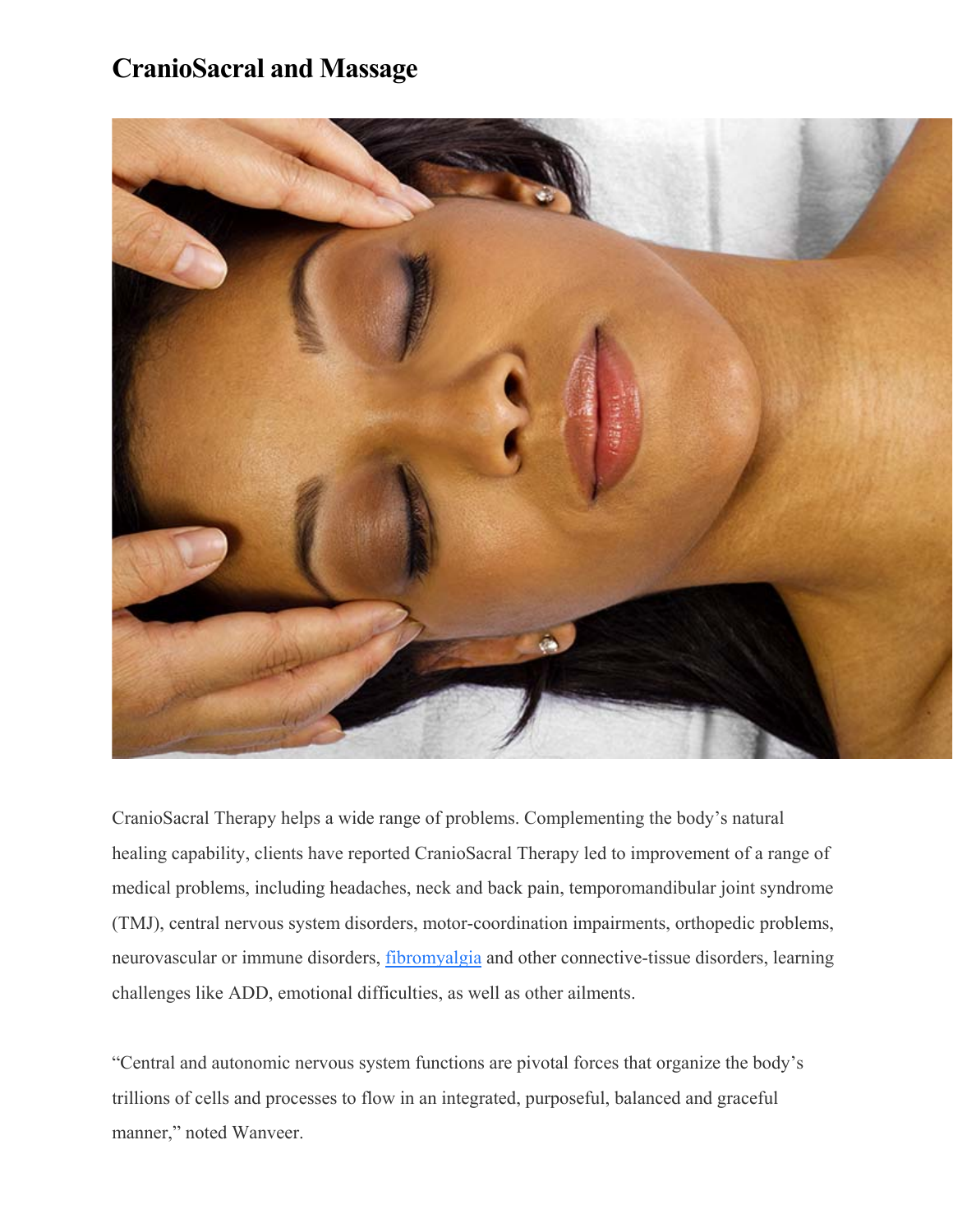"The cells of the central nervous system and the pre-ganglionic cells of the autonomic nervous system are found within the craniosacral system. Thus, adverse strain of the craniosacral system can result in central nervous system dysfunction, which can lead to a myriad of dysfunction, including pain syndromes."

Besides helping pain and illness, clients find CranioSacral Therapy extremely relaxing and effective for reducing stress—and medical science now acknowledges that stress is a major contributor in many illnesses and diseases.

Craniosacral and massage together are a winning combination.

#### **Evolution of a Technique**



John Mattew Upledger and his father, John E. Upledger, D.O.